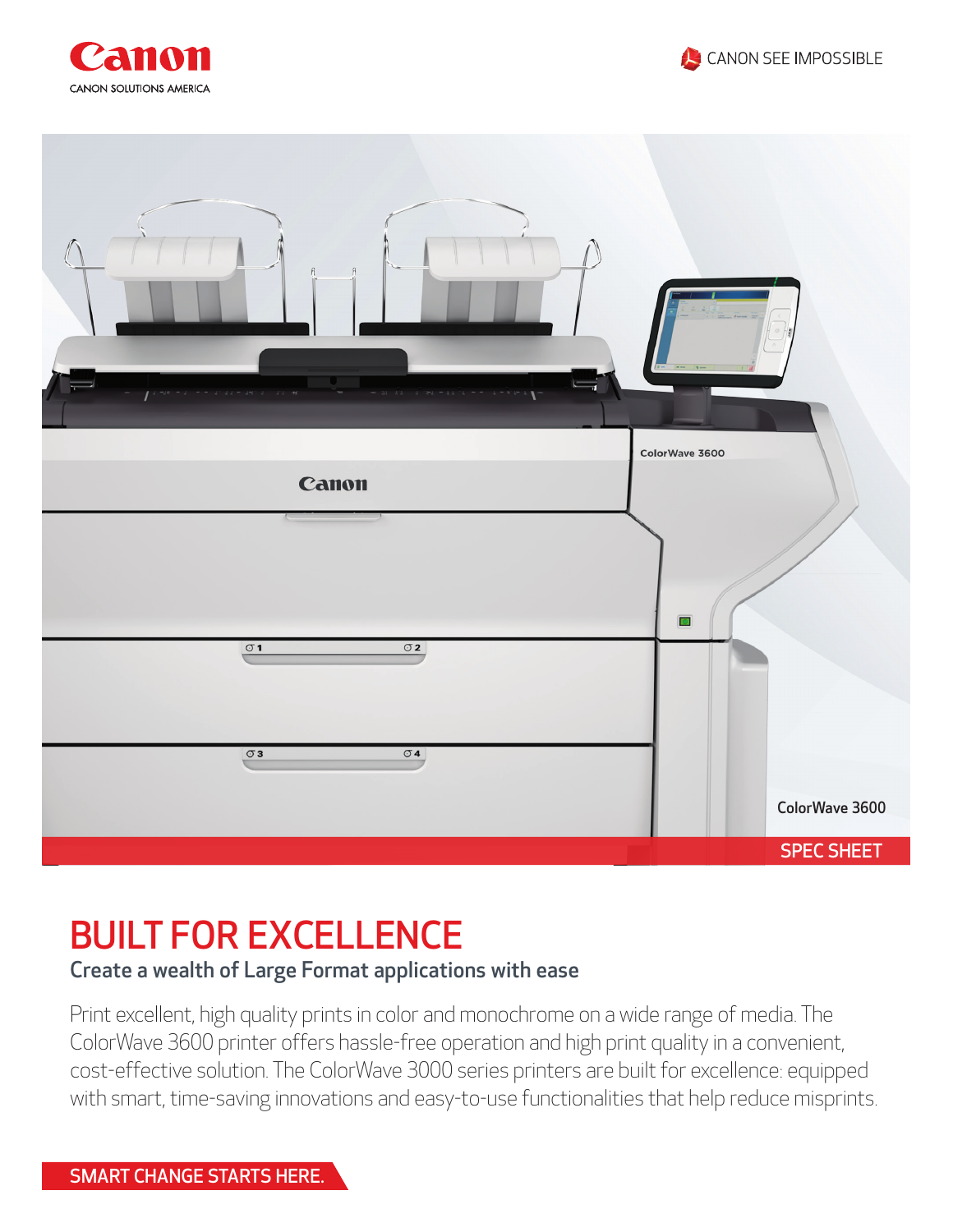## TECHNICAL SPECIFICATIONS ColorWave 3600

| <b>GENERAL</b>                                 |                                                                                                                                                                                                                                                                                                                                                                                                                                                                                                                                                                                                                                                                                                     |
|------------------------------------------------|-----------------------------------------------------------------------------------------------------------------------------------------------------------------------------------------------------------------------------------------------------------------------------------------------------------------------------------------------------------------------------------------------------------------------------------------------------------------------------------------------------------------------------------------------------------------------------------------------------------------------------------------------------------------------------------------------------|
| Applications                                   | Color and monochrome technical drawings; maps, unfolded and folded; POP/POS posters; Graphic Arts applications like<br>posters, wallpapers, banners, wrapping paper.                                                                                                                                                                                                                                                                                                                                                                                                                                                                                                                                |
| <b>TECHNOLOGY</b>                              |                                                                                                                                                                                                                                                                                                                                                                                                                                                                                                                                                                                                                                                                                                     |
| <b>Print Technology</b>                        | CrystalPoint Technology.                                                                                                                                                                                                                                                                                                                                                                                                                                                                                                                                                                                                                                                                            |
| Imaging technology                             | The printer contains 8 Imaging Devices, 2 for each color (CMYK).                                                                                                                                                                                                                                                                                                                                                                                                                                                                                                                                                                                                                                    |
| <b>Toner</b>                                   | ColorWave 3600 printer uses Cyan, Magenta, Yellow, and Black TonerPearls, 500 gram/color. Clean toner refill, no toner<br>dust, no residue, no ozone emission                                                                                                                                                                                                                                                                                                                                                                                                                                                                                                                                       |
| <b>Print Speed</b>                             | Monochrome CAD: 225 A1/D/hour (high speed mode) Color CAD 212 A1/D/hour (high speed mode). 4 A1/D/min.<br>Color posters 3,960 sqft/day (production - fast)                                                                                                                                                                                                                                                                                                                                                                                                                                                                                                                                          |
| monochrome                                     | Monochrome CAD: 225 A1/D-sizes per hour (113 m <sup>2</sup> /hour), 129 A0/m <sup>2</sup> /E-sizes per hour (high speed mode)<br>Color CAD: 212 A1/D-sizes per hour (106 m <sup>2</sup> /hour), 120 A0/m <sup>2</sup> /E-sizes per hour (high speed mode)                                                                                                                                                                                                                                                                                                                                                                                                                                           |
| Print modes                                    | 4 print modes, the Print Assistant automatically determines the best print mode based on the content, without need for user<br>intervention. Manual selection is possible.                                                                                                                                                                                                                                                                                                                                                                                                                                                                                                                          |
| Resolution<br><b>Imaging Devices</b>           | True resolution: 600 x 600 dpi                                                                                                                                                                                                                                                                                                                                                                                                                                                                                                                                                                                                                                                                      |
| <b>Resolution Droplet</b><br>aligning accuracy | 1200 dpi (corresponds to 20 microns)                                                                                                                                                                                                                                                                                                                                                                                                                                                                                                                                                                                                                                                                |
| <b>Automated functions</b>                     | • PAINT technology (Piezo Acoustic Integrated Nozzle Technology)<br>. Applies sophisticated diagnostics, maintenance and error corrections to overcome common nozzle issues that occur with<br>conventional inkjet printers even while printing<br>• Image Logic technology - an intelligent, easy to use solution that helps you consistently turn imperfect orginals into high-<br>quality copies and scans without any hassle<br>• Automated print language recognition<br>• Automated print mode selection (Print Assistant)<br>• Automatically suggests the right print mode for your job<br>• Automatic roll selection<br>• Automatic rotation and alignment for folding and legend detection |
| <b>PRINTING SYSTEM CONFIGURATION</b>           |                                                                                                                                                                                                                                                                                                                                                                                                                                                                                                                                                                                                                                                                                                     |
| Printer                                        | Color and monochrome printer based on CrystalPoint technology, high performance POWERsync Controller with 4 Core, 4<br>Thread Core i3-8100 processor                                                                                                                                                                                                                                                                                                                                                                                                                                                                                                                                                |
| <b>Printer Dimensions</b><br>(WxDxH)           | 82.7" x 34.5" x 63.2" (2,100 x 875 x 1605 mm)                                                                                                                                                                                                                                                                                                                                                                                                                                                                                                                                                                                                                                                       |
| <b>Printer Shipping</b><br>Dimensions (WxDxH)  | 89.4" x 47.1" x 60.9" (2271 x 1196 x 1547 mm)                                                                                                                                                                                                                                                                                                                                                                                                                                                                                                                                                                                                                                                       |
| <b>Printer Weight</b>                          | 556 lbs. (252 kg) - printer and one drawer                                                                                                                                                                                                                                                                                                                                                                                                                                                                                                                                                                                                                                                          |
| <b>Printer Shipping Weight</b>                 | 745 lbs. (338 kg) - printer and one drawer                                                                                                                                                                                                                                                                                                                                                                                                                                                                                                                                                                                                                                                          |
| Earthquake provision                           | Secure the printer against moving or tilting during an earthquake. This provision enables the user to secure the printer to a<br>sturdy element of the building.                                                                                                                                                                                                                                                                                                                                                                                                                                                                                                                                    |
| Standard<br><b>Stacking System</b>             | Integrated Top Delivery Tray, 90-sheet capacity                                                                                                                                                                                                                                                                                                                                                                                                                                                                                                                                                                                                                                                     |
| <b>Optional Stacking System</b>                | Stacker Select; 400-sheet capacity                                                                                                                                                                                                                                                                                                                                                                                                                                                                                                                                                                                                                                                                  |
| Optional<br><b>Finishing Devices</b>           | Folder Express 3011                                                                                                                                                                                                                                                                                                                                                                                                                                                                                                                                                                                                                                                                                 |
| <b>MEDIA HANDLING</b>                          |                                                                                                                                                                                                                                                                                                                                                                                                                                                                                                                                                                                                                                                                                                     |
| Technology                                     | Auto switching technology:<br>. The correct roll for a print job is selected automatically based on the media type and roll width<br>• Automatic roll switching when the end of roll is reached<br>• Automatic width detection                                                                                                                                                                                                                                                                                                                                                                                                                                                                      |
| Media cutting                                  | Automatic                                                                                                                                                                                                                                                                                                                                                                                                                                                                                                                                                                                                                                                                                           |
| <b>Media Rolls</b>                             | Two or four rolls (one drawer = two rolls, two drawers = four rolls)                                                                                                                                                                                                                                                                                                                                                                                                                                                                                                                                                                                                                                |
| Media capacity                                 | Up to 2,600' - 650' on a roll (800 m - 200 m on a roll)                                                                                                                                                                                                                                                                                                                                                                                                                                                                                                                                                                                                                                             |
| Media weight                                   | Paper: 16 - 43 lbs; 60 - 160 g/m2<br>Film: 2.5 - 8 mil                                                                                                                                                                                                                                                                                                                                                                                                                                                                                                                                                                                                                                              |
| Media thickness                                | Paper: 8 mil; 200 um<br>Film: 2.5 - 8 mil                                                                                                                                                                                                                                                                                                                                                                                                                                                                                                                                                                                                                                                           |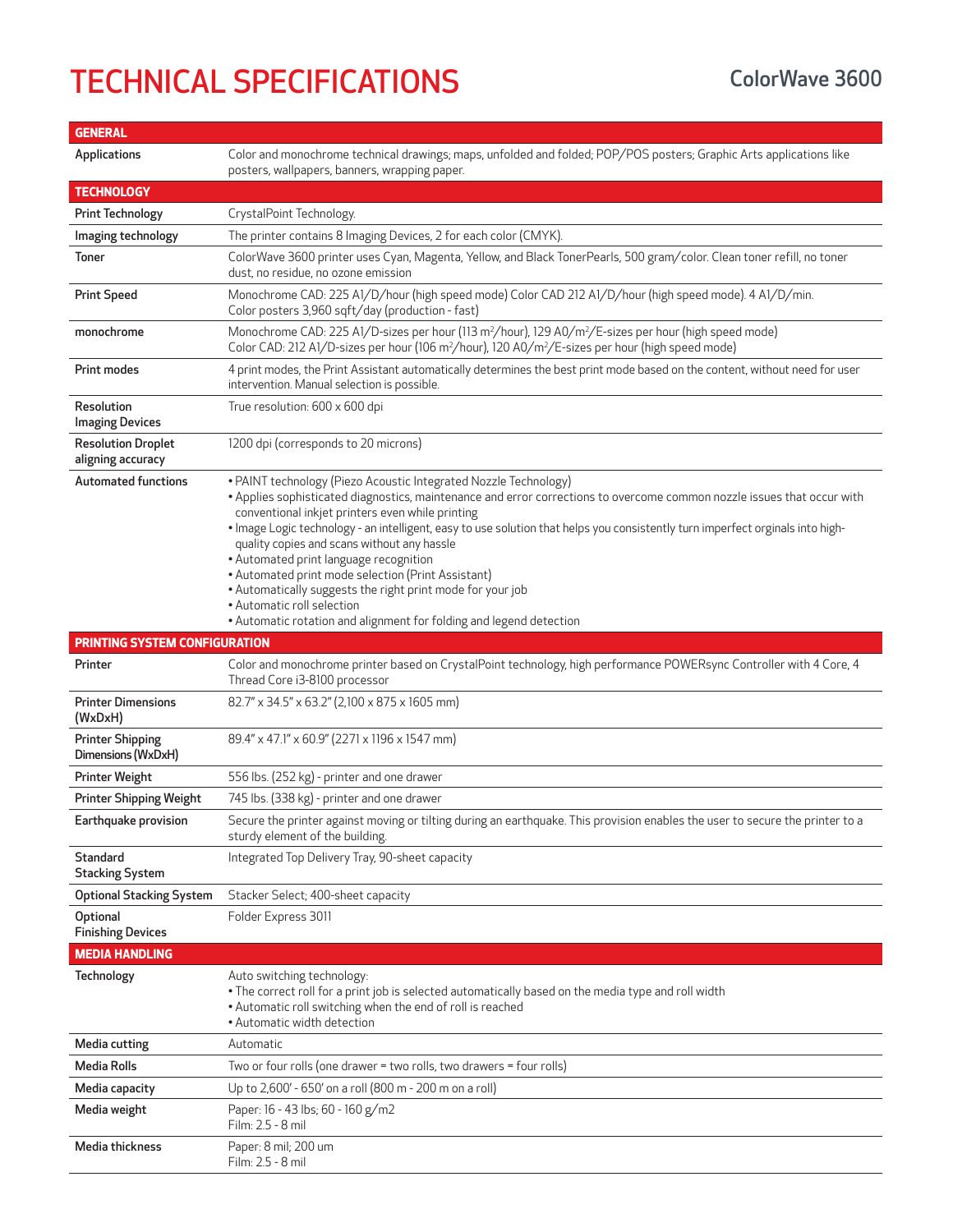| Roll length               | Up to 650' (200 mm)                                                                                                                                                                                                                                                                                                                                                                                                                                                                                                                                                                                                                                                                                                                  |
|---------------------------|--------------------------------------------------------------------------------------------------------------------------------------------------------------------------------------------------------------------------------------------------------------------------------------------------------------------------------------------------------------------------------------------------------------------------------------------------------------------------------------------------------------------------------------------------------------------------------------------------------------------------------------------------------------------------------------------------------------------------------------|
| Roll width                | All widths between 11-42" (297-1,067 mm) including standard sizes DIN, ANSI, ARCHI                                                                                                                                                                                                                                                                                                                                                                                                                                                                                                                                                                                                                                                   |
| Roll diameter             | up to 7.1" (180 mm)                                                                                                                                                                                                                                                                                                                                                                                                                                                                                                                                                                                                                                                                                                                  |
| Roll core diameter        | 3 in and 2 in cores (media on 2 in core to the external output not to the Top Delivery Tray) Media loose on core                                                                                                                                                                                                                                                                                                                                                                                                                                                                                                                                                                                                                     |
| Roll weight               | Up to 44.1 lbs (20 kg)                                                                                                                                                                                                                                                                                                                                                                                                                                                                                                                                                                                                                                                                                                               |
| Maximum printed width     | 42" (1,066 mm)                                                                                                                                                                                                                                                                                                                                                                                                                                                                                                                                                                                                                                                                                                                       |
| Maximum printed length    | Up to 656', 164' guaranteed (200 m; 50 m guaranteed)                                                                                                                                                                                                                                                                                                                                                                                                                                                                                                                                                                                                                                                                                 |
| <b>Media Types</b>        | Uncoated papers, uncoated Tyvek, self-adhesive papers, self-adhesive coated vinyls, blue back papers, polypropylene films,                                                                                                                                                                                                                                                                                                                                                                                                                                                                                                                                                                                                           |
|                           | polyester films, light block films, soft banner, instant dry photo paper, backlit film                                                                                                                                                                                                                                                                                                                                                                                                                                                                                                                                                                                                                                               |
| <b>CONTROLLER</b>         |                                                                                                                                                                                                                                                                                                                                                                                                                                                                                                                                                                                                                                                                                                                                      |
| <b>Operating System</b>   | Windows 10 iOT LTSC, 64 bits                                                                                                                                                                                                                                                                                                                                                                                                                                                                                                                                                                                                                                                                                                         |
| Processor                 | 4 Core, 4 Thread Core® i3-8100 @3.6GHz                                                                                                                                                                                                                                                                                                                                                                                                                                                                                                                                                                                                                                                                                               |
| Memory                    | 8 GB DDR4                                                                                                                                                                                                                                                                                                                                                                                                                                                                                                                                                                                                                                                                                                                            |
| <b>Hard Drive</b>         | 2x 500 GB, 7200 rpm (standard)                                                                                                                                                                                                                                                                                                                                                                                                                                                                                                                                                                                                                                                                                                       |
| Video                     | Intel HD Graphics, 1GHz                                                                                                                                                                                                                                                                                                                                                                                                                                                                                                                                                                                                                                                                                                              |
| Print Language (Standard) | TIFF, JPEG, HPGL, HPGL2, DWF, C4, Calcomp 906/907/951, CALS, NIRS, NIFF                                                                                                                                                                                                                                                                                                                                                                                                                                                                                                                                                                                                                                                              |
| Print Language (Optional) | ColorWave 3500 printer PDF/APPE license provides access to Driver Express for Adobe® PostScript®3 and PDF 1.7. It enables the<br>Adobe CPSI (Configurable PostScript Interpreter) and the APPE (Adobe PDF Print Engine) four components.                                                                                                                                                                                                                                                                                                                                                                                                                                                                                             |
| Access management         | Provide secure access to device by users by keying in password on the ClearConnect multi-touch operator panel or get access<br>with a Smart Card by connecting a card reader (including contactless). Authorization is managed by using Active Directory.                                                                                                                                                                                                                                                                                                                                                                                                                                                                            |
| Cloud support             | Unlimited user and or Administrator authenticated cloud support via WebDav and/or third party provider: e.g. Microsoft®<br>SharePoint®, Dropbox®, Box.com, box.net, Google® Drive®, Microsoft® OneDrive®, Amazon Cloud Drive®, Cloudsafe®, MyDisk®,<br>PlanWell Collaborate.                                                                                                                                                                                                                                                                                                                                                                                                                                                         |
| <b>Transformations</b>    | Scaling; Scaling (scale-to-fit page, reduce when image too large to avoid clipping or to custom factor, scale page size to<br>standard size), Rotation, Shift (automatic or user defined), Adding/removing trailing/leading edge, Mirror, Black intensity in<br>poster mode, Print optimization (standard, lines/text, poster). Color Highlight and Dark Original. Area to erase (area of interest).                                                                                                                                                                                                                                                                                                                                 |
| Color management          | • RGB input profile (sRGB, AdobeRGB)<br>. CMYK input profile (Euroscale coated, Euroscale uncoated, US Web coated (SWOP), US Web uncoated, ISOcoated_v2_<br>eci_300.icc, ISOcoated_v2_eci.icc (FOGRA39), PSO Uncoated ISO12647-ECI (FOGRA47), GRACoL2006_Coated1v2.icc,<br>SWOP2006_Coated3v2.icc, SWOP2006_Coated5v2.icc, UncoatedFogra29.icm<br>• Grey profile (standard included in the PDF/APPE option)<br>· Rendering intent (perceptual, saturation, absolute colorimetric, relative colorimetric)                                                                                                                                                                                                                             |
| Smart inbox               | Personalized Smart Inbox with history, Manage queue, Manage history, WebTools Express, Secured controller access                                                                                                                                                                                                                                                                                                                                                                                                                                                                                                                                                                                                                     |
| <b>SCANNER</b>            |                                                                                                                                                                                                                                                                                                                                                                                                                                                                                                                                                                                                                                                                                                                                      |
| Description:              | • Scanner Express is a Contact Image Sensor (CIS) color scanner, offering full hybrid performance with its scan-to-file<br>functionality/Image Logic technology automates image enhancement and corrects for color highlight, folding lines, weak<br>info, background, and more.<br>• Send files via SMB, FTP or WebDAV to various locations such as local drives, personal Smart Inboxes, or the cloud<br>application of your choice. Scan to USB or use Mobile WebTools and Publisher Mobile to scan to mobile devices.<br>• Custom scan file naming to any location. Checkpoint functionality.<br>• ClearConnect supports live preview of the scanning process on the user panel.<br>• Scan to many formats, including Adobe PDF. |
| Scan resolution           | $600 \times 600$ dpi                                                                                                                                                                                                                                                                                                                                                                                                                                                                                                                                                                                                                                                                                                                 |
| Scan speed                | 49.9'/min monochrome scanning; (15.2 m/min monochrome scanning)<br>16.4'/min color scanning (5.0 m/min color scanning)                                                                                                                                                                                                                                                                                                                                                                                                                                                                                                                                                                                                               |
| Scan formats              | TIFF, PDF, PDF/A, JPEG, CALS, multi-page PDF, multi-page PDF/A and multi-page TIFF                                                                                                                                                                                                                                                                                                                                                                                                                                                                                                                                                                                                                                                   |
| Scan destination          | Local USB flash drive, FTP, SMB, Smart Inbox on Controller, Optional Local Home folder (LDAP), mobile device via Publisher<br>Express, WebDAV Clouds, PlanWell Collaborate.                                                                                                                                                                                                                                                                                                                                                                                                                                                                                                                                                          |
| Scan protocol             | FTP, SMB, scan to cloud (push to WebDAV based clouds)                                                                                                                                                                                                                                                                                                                                                                                                                                                                                                                                                                                                                                                                                |
| Original width            | 8.2" - 38" (208-914 mm) automatic width detection                                                                                                                                                                                                                                                                                                                                                                                                                                                                                                                                                                                                                                                                                    |
| Original length           | 8.2"-630" (208 - 16,000 mm) - file type dependent, longer than 630" (16,000 mm) for smaller originals, automatic length detection                                                                                                                                                                                                                                                                                                                                                                                                                                                                                                                                                                                                    |
| Original thickness        | Maximum 0.03" (0.8 mm) - non-rigid documents                                                                                                                                                                                                                                                                                                                                                                                                                                                                                                                                                                                                                                                                                         |
| Zoom (copy)               | 1:1, Scale to media size, Scale to standard format, Custom: 10 - 1000%                                                                                                                                                                                                                                                                                                                                                                                                                                                                                                                                                                                                                                                               |
| <b>Preset Modes</b>       | Blueprint, Colored original, Dark original, Folded lines/text, Lines/text standard, Lines/text draft, Photo, Map, Artwork                                                                                                                                                                                                                                                                                                                                                                                                                                                                                                                                                                                                            |
| Scanner Size (WxDxH)      | 43" x 12" x 5.5" (1,097 x 308 x 140 mm)                                                                                                                                                                                                                                                                                                                                                                                                                                                                                                                                                                                                                                                                                              |
| <b>Scanner Weight</b>     | 55 lbs (25 kg)                                                                                                                                                                                                                                                                                                                                                                                                                                                                                                                                                                                                                                                                                                                       |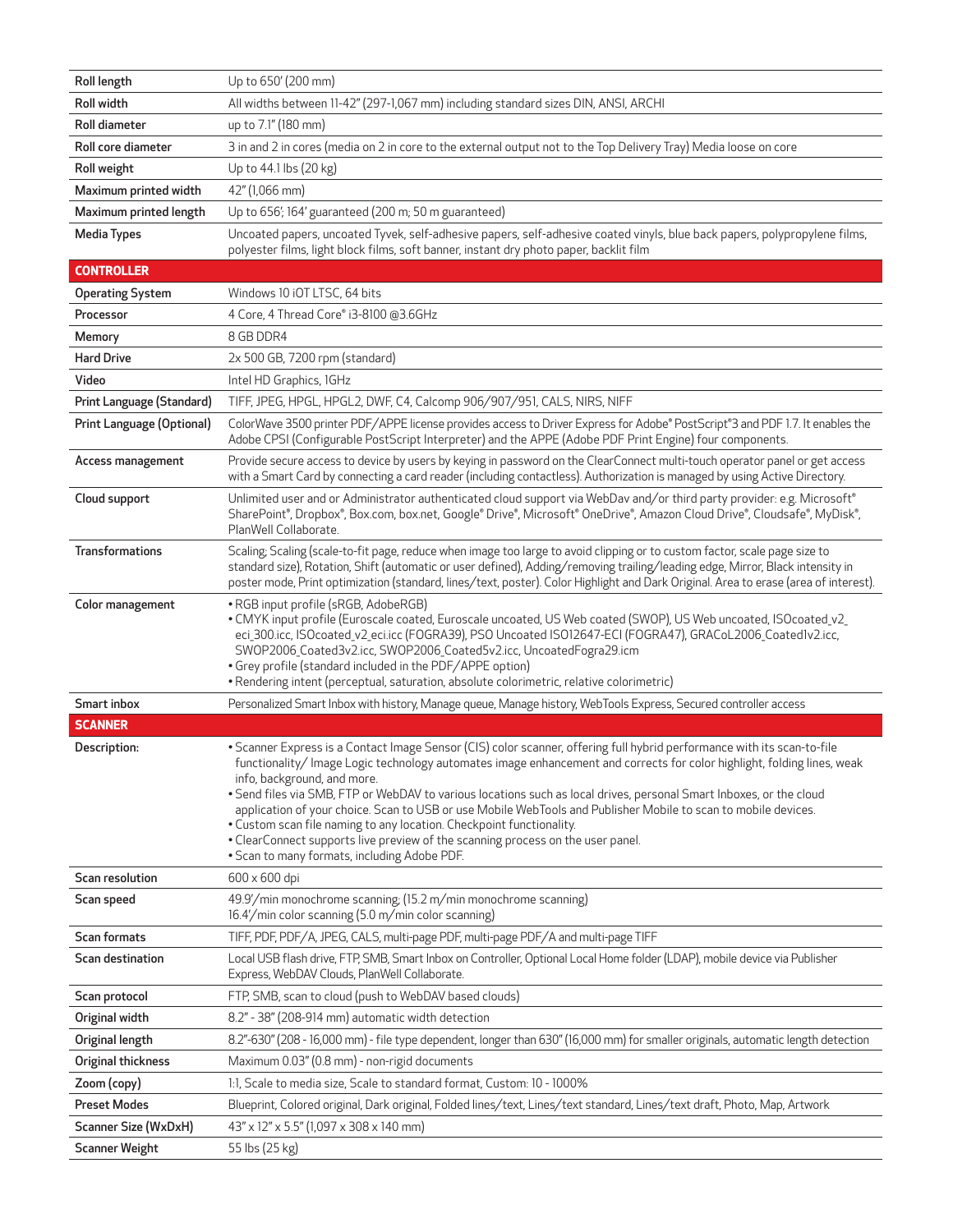| <b>USER INTERFACE</b>                            |                                                                                                                                                                                                                                                                                                                                                                                                                                                                                                                                                                                                                                                                       |
|--------------------------------------------------|-----------------------------------------------------------------------------------------------------------------------------------------------------------------------------------------------------------------------------------------------------------------------------------------------------------------------------------------------------------------------------------------------------------------------------------------------------------------------------------------------------------------------------------------------------------------------------------------------------------------------------------------------------------------------|
| Description                                      | ClearConnect multi-touch user panel<br>• Rotatable touchscreen for accessing local job management, the Smart Inbox, SmartAccess, Live Preview, printer status, and<br>maintenance control. Consistent look and feel from every angle of your workflow.                                                                                                                                                                                                                                                                                                                                                                                                                |
| User Interface Size<br>(WxDxH)                   | 11.8" x 8.7" x 1.6" (300 x 220 x 40 mm); Touchscreen: 10.4" (264 mm)                                                                                                                                                                                                                                                                                                                                                                                                                                                                                                                                                                                                  |
| Resolution                                       | 800 x 600 pixels (SVGA)                                                                                                                                                                                                                                                                                                                                                                                                                                                                                                                                                                                                                                               |
| Number of colors                                 | 16.2 Million                                                                                                                                                                                                                                                                                                                                                                                                                                                                                                                                                                                                                                                          |
| Operation                                        | • 3 hard buttons: [Wake-up], [Stop, interrupt, abort], [Home]<br>. Multi-touch functions: tab, double tap, pinch, 2 finger pinch, swipe, flick and spread.                                                                                                                                                                                                                                                                                                                                                                                                                                                                                                            |
| Interface design                                 | iF Design award: Distinctive user interface with intuitive navigation and clearly defined levels of operation.                                                                                                                                                                                                                                                                                                                                                                                                                                                                                                                                                        |
| <b>Features</b>                                  | • View optimization: Tilt (-4 to +45 degrees) and turn (-45 to +180 degrees)<br>• Status light (red, orange, green)<br>• USB 2.0 interface with indication light                                                                                                                                                                                                                                                                                                                                                                                                                                                                                                      |
| Languages                                        | Switch instantly between 2 languages, select from 20 languages; Czech, Danish, German, English-UK, English-US, Spanish,<br>Finnish, French, Hungarian, Italian, Japanese, Korean, Dutch, Norwegian, Polish, Portuguese, Russian, Swedish, Chinese<br>simplified, Chinese-traditional.                                                                                                                                                                                                                                                                                                                                                                                 |
| <b>CLEARCONNECT WORKFLOW</b>                     |                                                                                                                                                                                                                                                                                                                                                                                                                                                                                                                                                                                                                                                                       |
| Description                                      | Concurrent printing, copying, scanning, and file processing of single documents or sets.                                                                                                                                                                                                                                                                                                                                                                                                                                                                                                                                                                              |
| <b>Printer Drivers</b>                           | Driver Express for Adobe PostScript 3, Driver Select for Microsoft Windows                                                                                                                                                                                                                                                                                                                                                                                                                                                                                                                                                                                            |
| Job submission                                   | Create, retrieve and/or send jobs from diverse external locations (SMB, FTP, LPR, WebDav), Mobile devices via WebTools<br>Express and Publisher Mobile, USB flash drive, Cloud services, ONYX® Thrive, and optional Home folder(LDAP).                                                                                                                                                                                                                                                                                                                                                                                                                                |
| <b>ClearConnect</b>                              | • The ClearConnect software suite consists of a variety of applications that all have the same user interface. Default jobs<br>can be performed on by clicking the green button (SmartAccess for Print, Scan and Copy). Behavior and presets are<br>customizable via WebTools Express. Edit the most commonly used job settings for copy, scan, and print jobs.<br>. Use the Smart Inbox to view all jobs with status, job name, and owner.<br>• Actions to print, print all, edit, send to, delete and save. Custom sorting of jobs in list or group view.<br>. Open API for third-party or self-developed applications integrated with the ClearConnect user panel. |
| Device Management via<br><b>WebTools Express</b> | WebTools Express provide administrators the tools to manage the device remotely via the web: e.g. check printer status,<br>define default settings for print, copy and scan, define access, security, accounting, remote shutdown, software update and<br>restart, power on/off timer, system behavior, queue management, license management, view, create, edit and delete stamp<br>templates, etc. It also provides live system feedback via the web, enabling efficient help desk support.                                                                                                                                                                         |
| Queue management                                 | Spool memory provides a queuing system for print and copy jobs. This enables multiple users to send print and copy jobs at<br>the same time. Customize priority settings for copy and print jobs in the queue.<br>The Job Queue overview gives access to job names, owners, and status including required media. Jobs can be paused,<br>deleted, and placed on top of the queue.                                                                                                                                                                                                                                                                                      |
| Accounting (Standard)                            | WebTools Express: View the counter history at preferred time periods, per job, or total overview.                                                                                                                                                                                                                                                                                                                                                                                                                                                                                                                                                                     |
| <b>Accounting (Optional)</b>                     | <b>Direct Accounting Software</b>                                                                                                                                                                                                                                                                                                                                                                                                                                                                                                                                                                                                                                     |
| <b>Mobile and Cloud</b>                          | Print from and scan to the cloud application of your choice. With the help of mobile applications such as Publisher Mobile,<br>the printer can be easily accessed and used from any location.                                                                                                                                                                                                                                                                                                                                                                                                                                                                         |
| <b>NETWORK INFORMATION</b>                       |                                                                                                                                                                                                                                                                                                                                                                                                                                                                                                                                                                                                                                                                       |
| <b>Client Operating</b><br><b>System Support</b> | • Windows 7 / Windows 7 64 bits / Windows 8.1 / Windows 8.1 64 bits / Windows 10 / Windows 10 64 bits / Windows Server<br>2008 R2 64 bits / Windows Server 2012 64 bits / Windows Server 2012 R2 64 bits<br>• Mac OS 10.10 / Mac OS 10.11 / Mac OS 10.12 (Driver Select support only for Mac OS)                                                                                                                                                                                                                                                                                                                                                                      |
| <b>Interface Design</b>                          | • 2x Ethernet 100 Mbits/s, 1 Gbit/s<br>• TCP/IP: DHCP, IPv4, IPv6, HTTPS<br>. Discovery: APIPA, WS-Discovery, SNMP v3                                                                                                                                                                                                                                                                                                                                                                                                                                                                                                                                                 |
| Protocols                                        | • Network protocols: TCP/IP<br>• Printing protocols: LPR, LPR to DRP, FTP, WebDAV Collaborate, WSD print<br>• Backchannel protocols: SNMP v3, ColorWave interface, WS-Discovery                                                                                                                                                                                                                                                                                                                                                                                                                                                                                       |